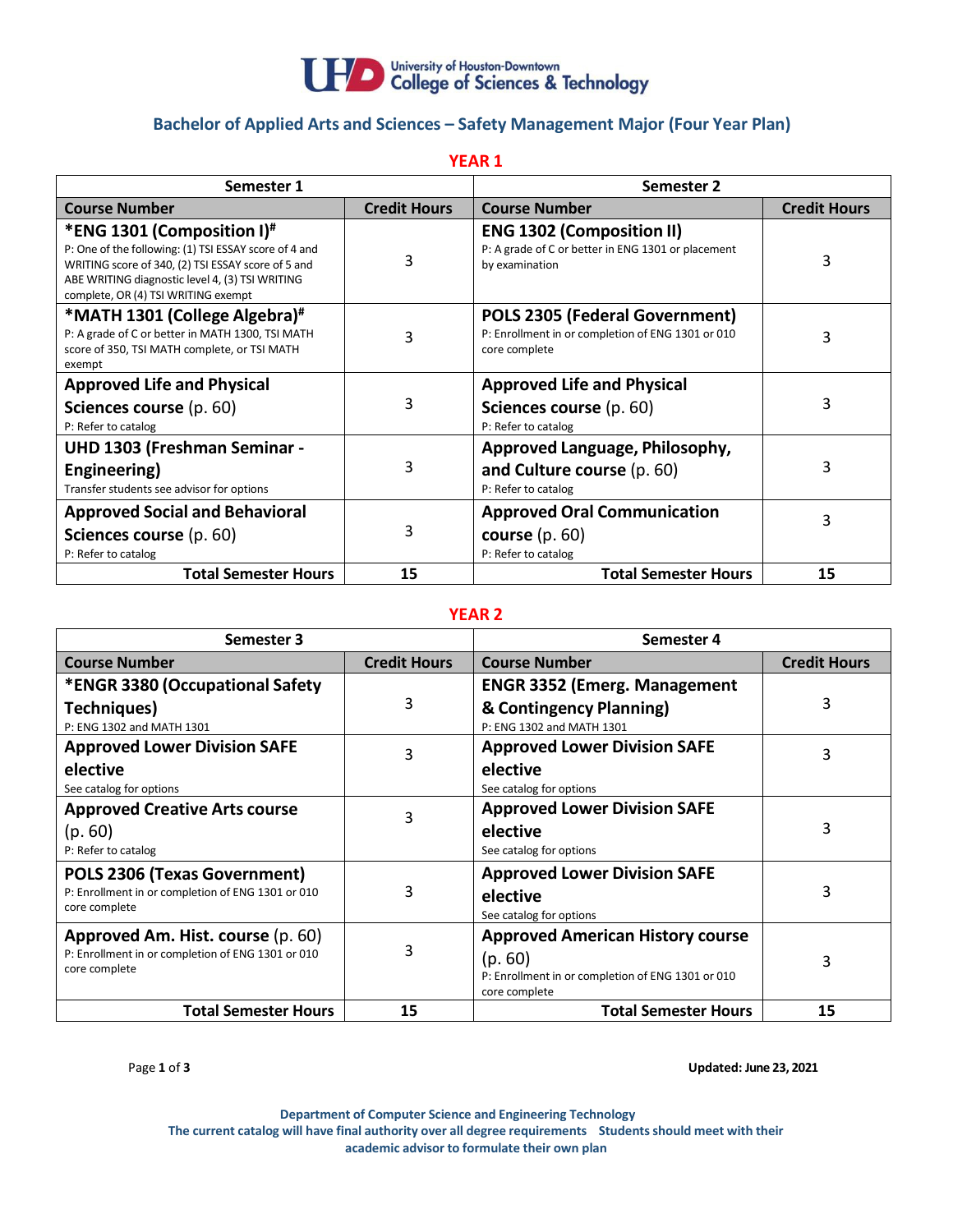# **YEAR 2- cont'd**

| Summer              |  |  |  |
|---------------------|--|--|--|
| <b>Credit Hours</b> |  |  |  |
|                     |  |  |  |
|                     |  |  |  |
|                     |  |  |  |
|                     |  |  |  |
|                     |  |  |  |

| Semester 5                                                                                   |                     | Semester 6                                                                                     |                     |
|----------------------------------------------------------------------------------------------|---------------------|------------------------------------------------------------------------------------------------|---------------------|
| <b>Course Number</b>                                                                         | <b>Credit Hours</b> | <b>Course Number</b>                                                                           | <b>Credit Hours</b> |
| <b>ENGR 3350 (Construction Safety)</b><br>P: Core complete                                   | 3                   | *ENGR 4355 (Industrial Safety)<br>P: Core complete, ENGR 3380, and junior standing             | 3                   |
| <b>ENGR 3375 (Radiation Safety)</b><br>P: Core complete                                      | 3                   | <b>ENGR 4370 (Human Factors in Fire</b><br>and Safety)<br>P: Core complete and junior standing | 3                   |
| <b>Approved Lower Division SAFE</b><br>elective<br>See catalog for options                   | 3                   | <b>Approved Lower Division SAFE</b><br>elective<br>See catalog for options                     | 3                   |
| TCOM 3303 (Business &<br><b>Technical Report Writing)</b><br>P: Completion of core 10 and 40 | 3                   | <b>Approved Upper Division SAFE</b><br>elective<br>See catalog for options                     | 3                   |
|                                                                                              |                     | <b>ENGR 3346 (Offshore Fire Safety</b><br>and Inspection)<br>P: Core complete                  | 3                   |
| <b>Total Semester Hours</b>                                                                  | 12                  | <b>Total Semester Hours</b>                                                                    | 15                  |

#### **YEAR 3**

### **YEAR 3-cont'd**

| Summer                                              |                     |  |  |
|-----------------------------------------------------|---------------------|--|--|
| <b>Course Number</b>                                | <b>Credit Hours</b> |  |  |
| <b>ENGR 3365 (Fire Protection for Power Plants)</b> |                     |  |  |
| P: Core complete                                    |                     |  |  |
| <b>Total Semester Hours</b>                         |                     |  |  |

Page **2** of **3 Updated: June 23, 2021**

**Department of Computer Science and Engineering Technology The current catalog will have final authority over all degree requirements Studentsshould meet with their academic advisor to formulate their own plan**